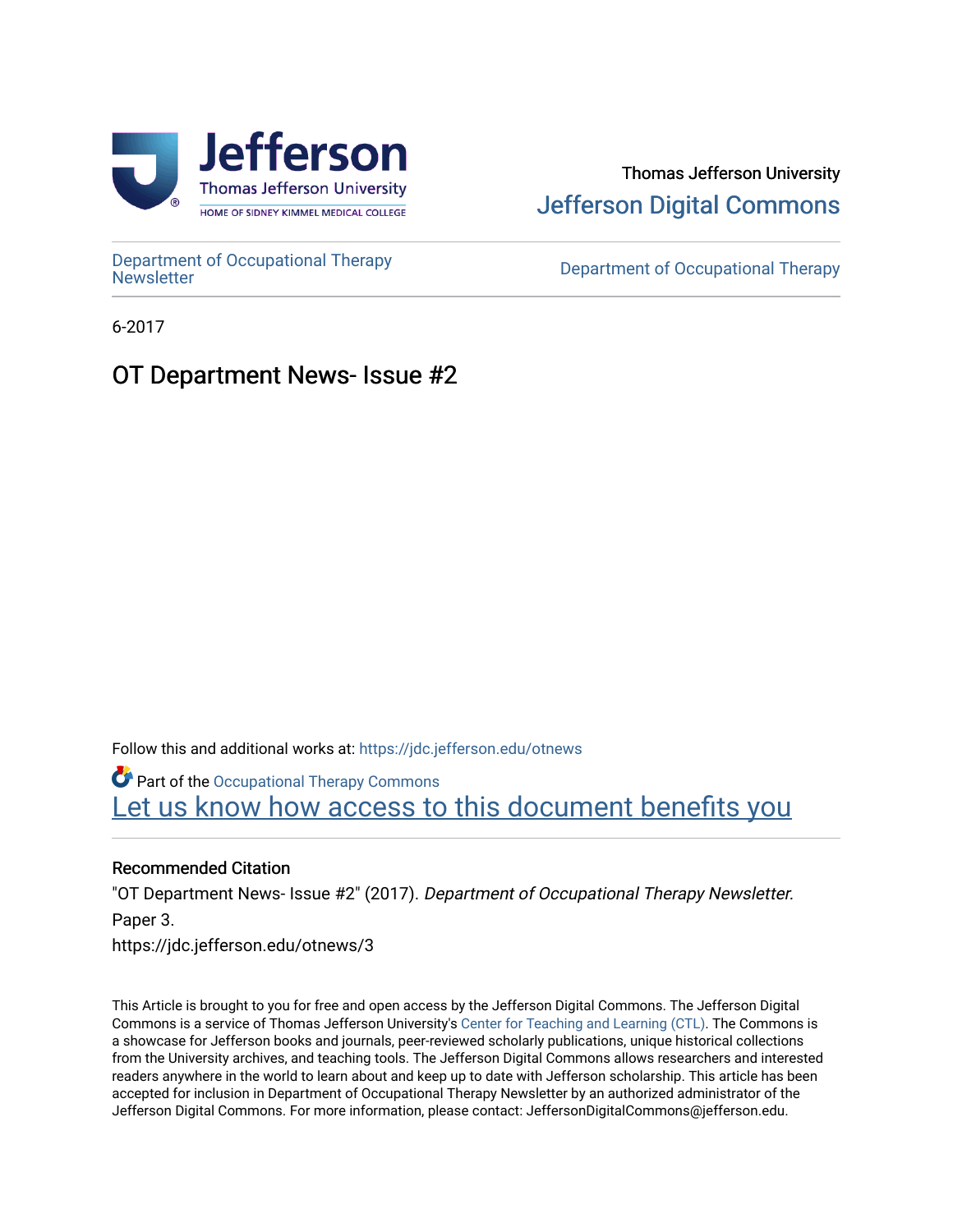

# Janice P. Burke Portrait Unveiled

A brilliant portrait of Janice P. Burke, former Dean of the Jefferson College of Health Professions and Chair of the Department of Occupational Therapy, was unveiled in late April. The portrait features Dr. Burke seated at her desk, surrounded by objects that hold special meaning to her – the self-portrait of her son Evan on the wall to her left, a special apple from her extensive apple collection, the red glass vase given to her by her faculty, and her favorite books. The Jefferson campus spreads out behind her in the background.

The artist, Alexandra Tyng, captures the essence of Janice in this work. Ms. Tyng has lived most of her life in the Philadelphia area, and has been awarded numerous honors. Be sure to visit the portrait when you are next on campus, where it now hangs on the 5<sup>th</sup> floor of the Hamilton Building.



#### **In this issue:**

- 3 -- Faculty Spotlight
- 4 -- OT Roots in Mental Health
- **5 -- Alumni Highlight**
- 6 -- CREATE
- 7 -- OT & Design
- **8 Saturday Academic Pipeline**
- **9 -- Post-professional OTD Spotlight**

### **About this newsletter**

The newsletter is produced by the Department of Occupational Therapy of Thomas Jefferson University and is distributed twice a year.

We look forward to using this channel to share information about our alumni, students and faculty, as well as news about our programs.

Please tell us what you have been up to! Have you been in the news? Started your own business? Published? Taken a leadership position? Something else of interest?

Please contact Caryn Johnson with your news at caryn.johnson@jefferson.edu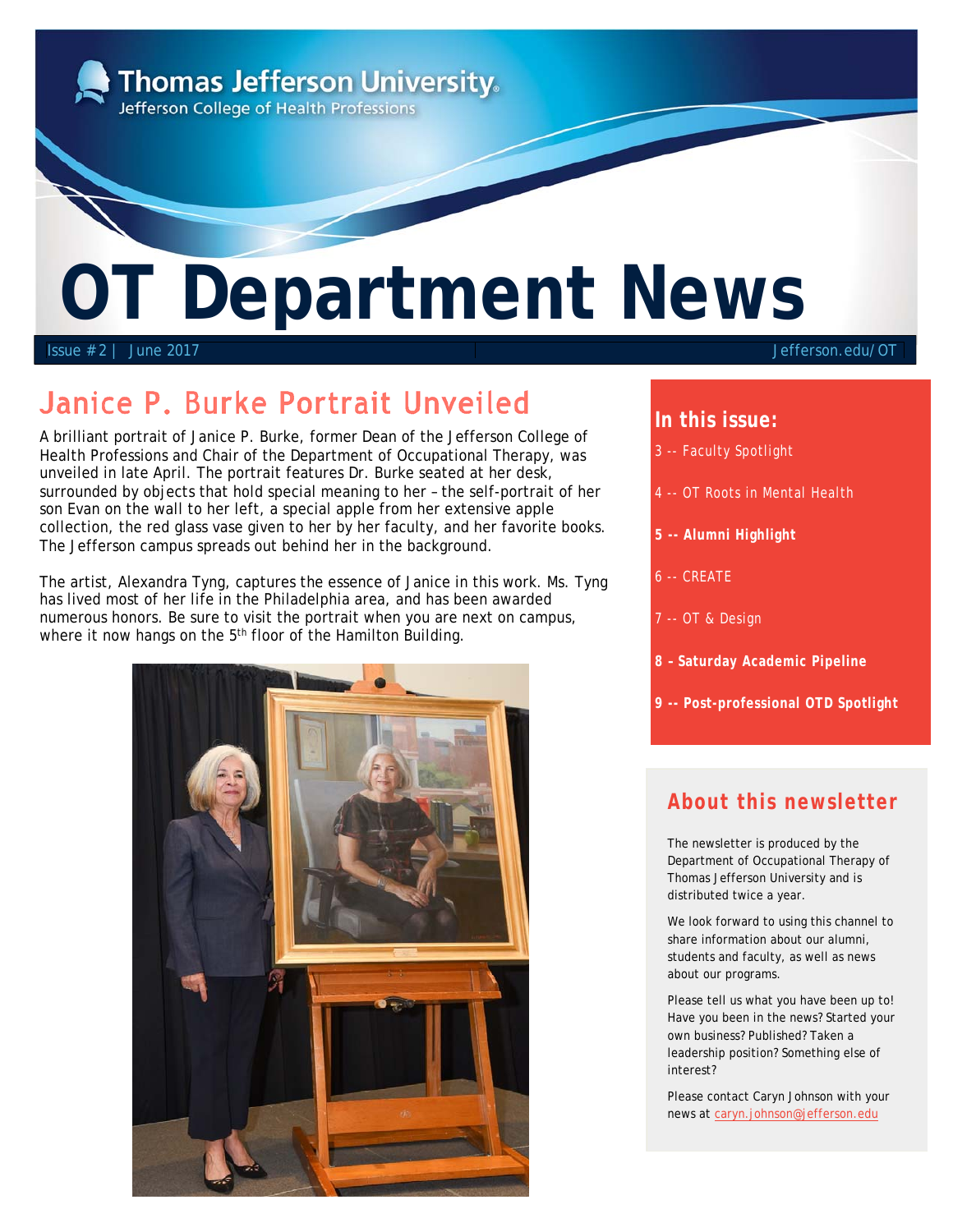# Student Highlight: Tanisha Monte

**by** Tanisha Monte

I completed a 3-month fieldwork rotation at CRECER (Centro de Rehabilitación, Educación, Capacitación, Estudios y Recursos) in northern Ecuador where I learned the importance of culture in occupational therapy practice. CRECER is a free outpatient clinic run by Elaine Keane, OTD, OTR/L, a therapist from Maryland. It is open to people of all ages and diagnoses, but primarily sees individuals under the age of ten with Cerebral Palsy, Down syndrome, Autism, and Brachial Plexus Injury.

It is the responsibility of OTs to prioritize clients' needs and focus on their stories. Working at CRECER taught me to embrace a different culture and apply OT in a very different setting from what I knew. Incorporating family, beliefs, values, and culturally sensitive evidenced-based practice became part of my daily routine.

One thing that stood out to me were cultural differences in our views of disability. In the US we focus on independence and individualism. However, families in Ecuador have a more collectivist view, where family and community take priority over individual needs. Helping clients with social participation, academics, and community mobility was more important than working on ADLs because the families of ADL clients wanted to support and provide this type of personal care for their loved one.

Therapy services at CRECER are strongly rooted in collaboration with other health care professionals. Each day I worked alongside physical therapists, psychologists, and rehab assistants. I appreciated the level of respect that the healthcare professionals had for each other and their ability to work well together as a team.



*Tanisha Monte with a CRECER client*

CRECER has provided me with an experience of a lifetime and a unique perspective that will contribute tremendously to my journey toward becoming a great OT. I thank my patients, their families, and the stakeholders at CRECER for collaborating with me and welcoming me into their culture. While students usually enjoy this type of international experience, some literature suggests that these placements provide more benefits to the students than to the stakeholders in the host country. In response, CRECER is completing a study that will identify client views on receiving therapy from international students, examine the effectiveness of the clinic, and look at strategies for improvement to ensure that clients are benefiting.



# **Student Highlight: Jonette Ishmael**

#### The Coalition of Occupational Therapy Advocates for Diversity

(COTAD) is an organization that is focused on increasing diversity within the OT workforce. Jefferson's Student OT Association (SOTA) is on board with this goal, and to that end, has named Jonette Ishmael, EMOT'18, as the new Diversity and Inclusion Chair/COTAD liaison on the SOTA Advocacy and Awareness Committee.

Jonette's role involves interfacing between Jefferson's OT student body, faculty, alumni, and COTAD. She intends to promote discussions with her peers and faculty members about issues of diversity such as cultural competence, reflexivity, safety, humility and implicit bias.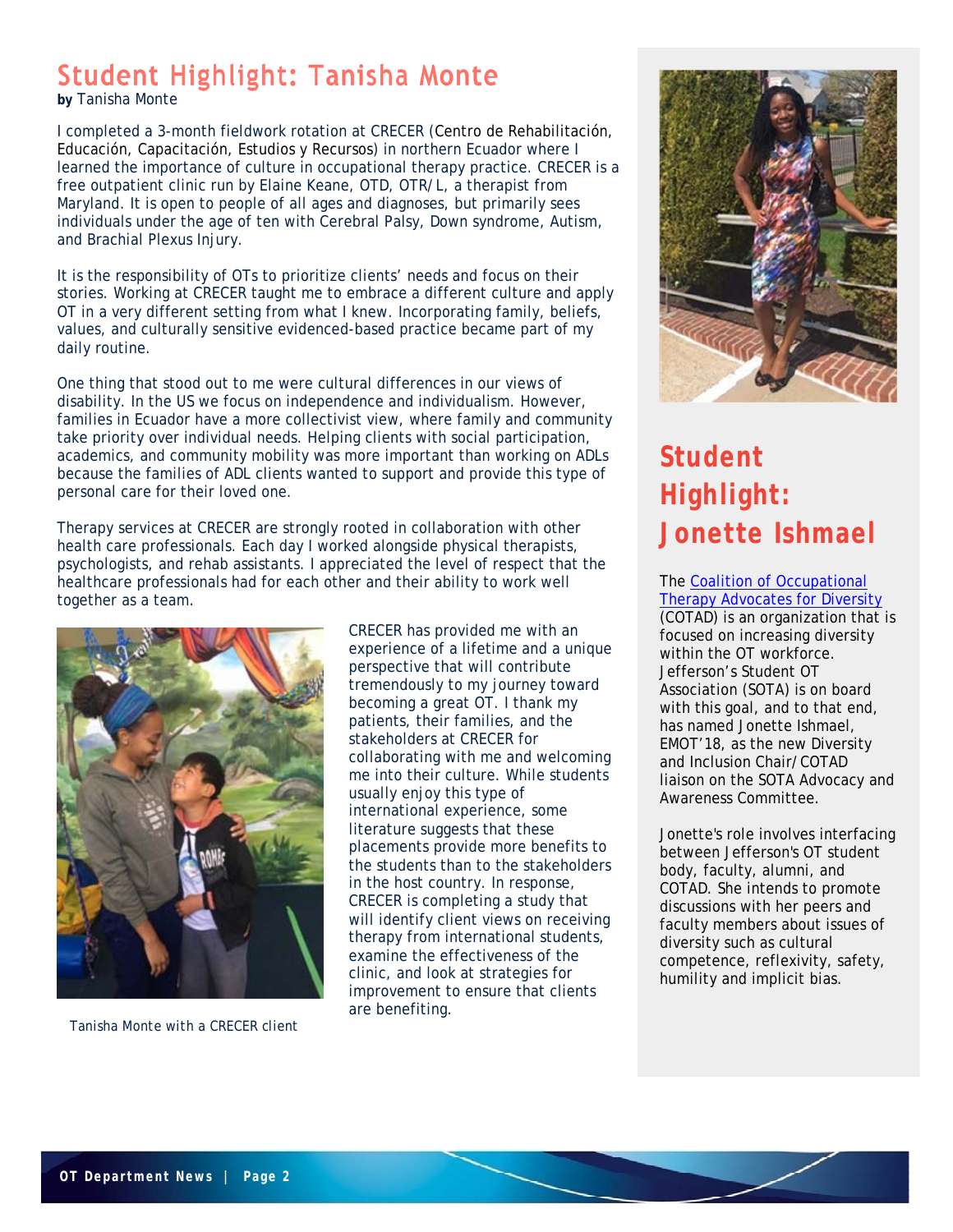# **Faculty Spotlight:** Catherine Verrier Piersol, PhD, OTR/L, FAOTA

 Department of Occupational Therapy to develop In 2008, Dr. Catherine Verrier Piersol joined the Jefferson Elder Care with a mission to "improve the lives of older adults and caregivers through knowledge translation and best practices grounded in evidence and real-world experience." Dr. Piersol believes the role of occupational therapy in dementia care is critical. She is leading Jefferson Elder Care to accomplish its mission through a combination of service delivery, training, and research.

#### **Service Delivery**

The *Home-based Dementia Service,* which is supported in part by the Pew Charitable Trust, is offered to underserved elders and their caregivers. The service integrates Skills<sub>2</sub>Care<sup>®</sup>, an evidence-based program, tested and translated to practice at Jefferson, which promotes caregiver skills and well-being and reduces behavioral symptoms and functional decline in the person with dementia.

*Family Caregiver Workshops* are offered at adult day centers and other community agencies through support from the Pew Fund, and the *Family Caregiver Workshop Series* are offered to families in the region thanks to a Hassel Foundation gift. These workshops teach strategies for managing behavioral symptoms, promoting home safety, and enhancing activity engagement.

#### **Training**

Jefferson Elder Care also promotes best practice through training programs for OTs and other health professionals.  $Skills_2Care^*$  is a flagship program with certification training for occupational therapists offered four times a year at Jefferson and individually to agencies. OTs from across the country working in home health care agencies, area agencies on aging, assisted living, and other settings are delivering Skills<sub>2</sub>Care<sup>®</sup> within their practices.

#### **Research**

Dr. Piersol collaborates with Dr. Laura Gitlin, Director of the Center for Innovative Care in Aging at Johns Hopkins University to evaluate and translate interventions targeting individuals with dementia and their caregivers. The result is their internationally recognized, codeveloped, evidence-based intervention, the *New Ways for Better Days: Tailoring Activities for Persons with Dementia and Caregivers* program. Dr. Piersol and Dr. Gitlin have trained occupational therapists in Scotland and Hong Kong to use this program. The Hong Kong training was a knowledge translation project partnership between the Hospital Authority and Hong Kong University. Now OTs are delivering the *New Ways for Better Days* program throughout Hong Kong, across the entire hospital system, including in-patient and community settings.

"Learning about and experiencing the leadership role that occupational therapists play in dementia care within these countries is inspiring," Dr. Piersol shares. "We can learn from our global colleagues to further establish occupational therapy practitioners as leaders in the care of people with dementia. Our distinct skill set which is grounded in a person-environment framework offers interventions that optimize performance and participation in the person with dementia and promote competence and well-being in the caregiver."

Dr. Piersol and Lou Jensen, OTD, OTR/L, C/NDT, LSVT-BIG Certified, a colleague from Creighton University, coauthored the 2017 *Occupational Therapy Practice Guidelines for Adults with Alzheimer's Disease and Related Major Neurocognitive Disorders*, which includes systematic reviews and practical case studies designed to empower occupational therapy practitioners as leaders in best practice. Visit the Jefferson Elder Care website to learn more.



*Dr. Gitlin and Dr. Piersol with OTs in Hong Kong.*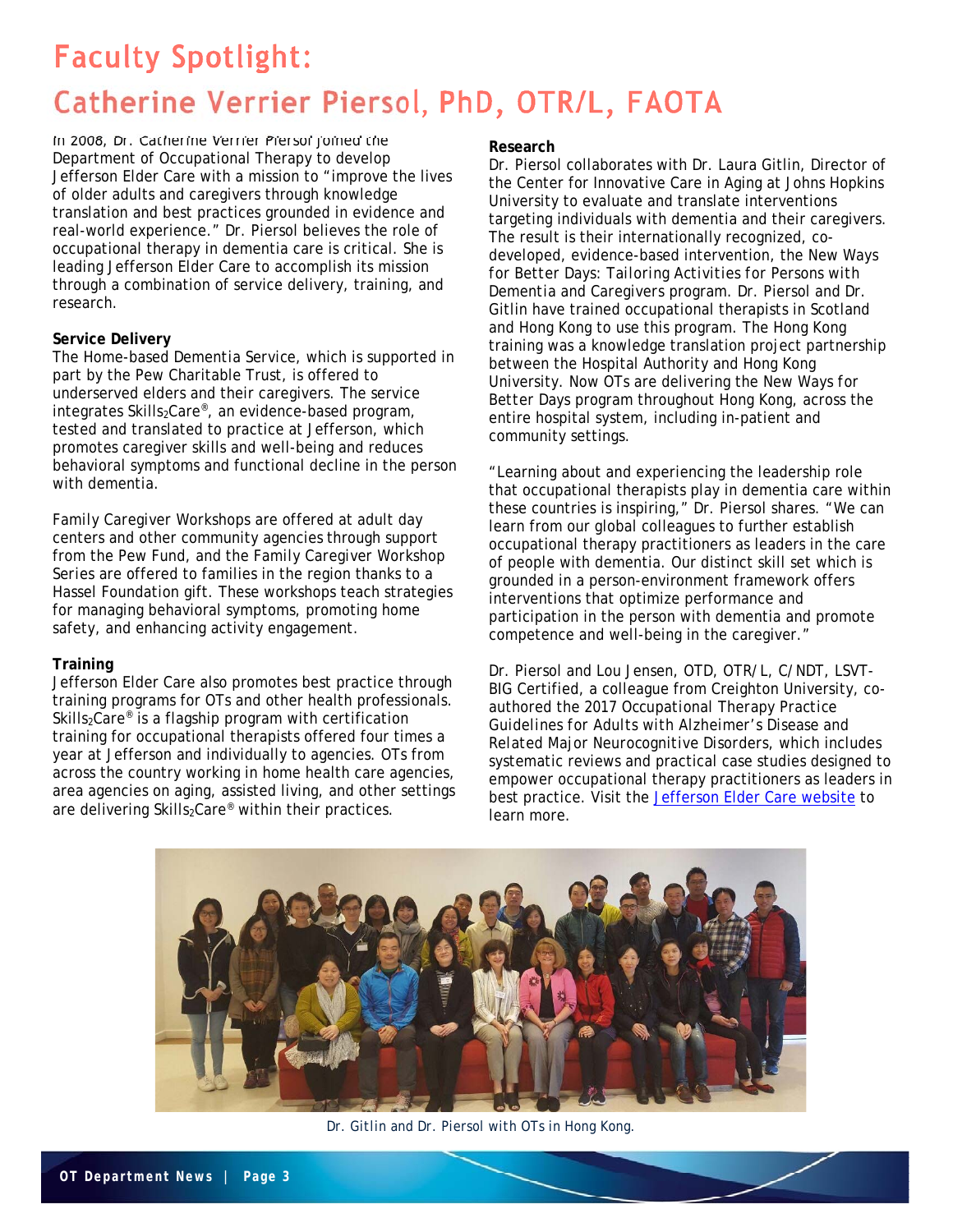# OT Roots in Mental Health

Mental health challenges are just about everywhere you look. Spikes in heroin/opioid use, survivors of traumacoupled with a mental health diagnosis, veterans needing support due to PTSD and ex-offenders working to reintegrate back into mainstream society. Many people are struggling due to ineffective treatment or unavailable services. Although occupational therapy was founded in mental health practice, the profession moved into different practice settings. Now AOTA has identified Mental Health as a key practice area of the 21st Century. Jefferson's OT department is ahead of the curve, already preparing future OT practitioners to meet the occupational needs of all individuals, regardless of circumstance.

Since 2008, Dr. Tina DeAngelis and Dr. Kim Mollo have introduced students to candid, evidence-based material related to OT in mental and/or behavioral health settings. Topics include a critical review of DSM-V criteria and studying the impact that a serious mental illness may have on social participation. OT students learn how to apply models such as the Transtheoretical Model to guide treatment and intervention planning and to use cognitive behavioral strategies to address needs of people struggling with addiction. Significant education also centers on understanding the impact of stigma, while encouraging students to explore personal biases. A highlight of the curriculum, according to students, is the standardized patient encounter in which students implement an everyday task with a "client" with schizophrenia – actually an actor trained to appear actively psychotic or display the negative symptoms of the diagnosis. Following the session, the actors provide feedback on the interaction and therapeutic use of self.

To further complement this experience Dr. Lydia Navarro-Walker and Ms. Caryn Johnson, Jefferson's academic fieldwork coordinators, have organized community based level I fieldwork experiences where students run health and wellness-based programming in settings such as a group home for mothers with addiction and their children, a program for people who identify as transgender and have a history of addiction, a behavioral health center for exoffenders with addiction, safe havens for people with a history of serious mental illness, and a program that helps veterans with PTSD get back on their feet. OT groups in these settings emphasize role development or resumption, time and money management, the development of coping skills, healthy eating and routines, and medication management. Experiences like these often spark a student's interest in this practice area.

In recent years some of our students have expressed interest working in mental/behavioral health after graduation. Jobs have not been plentiful in this area of practice, but these individuals persevered. Today the department is proud to note that Jefferson graduates have filled many of the newly posted OT positions in mental and/or behavioral health in the northeast. Their photos are included here. If you are a Jefferson OT alumnus working in a mental and/or behavioral health setting and we missed you, please share your story! Contact Tina.Deangelis@jefferson.edu.



*Jefferson OT alumni who are working in the mental health field. From Left: Robert "Bobby" Walsh, Danielle Nowak, Erin Shervinskie, Anna Gardener, and Samantha "Sam" Susson.*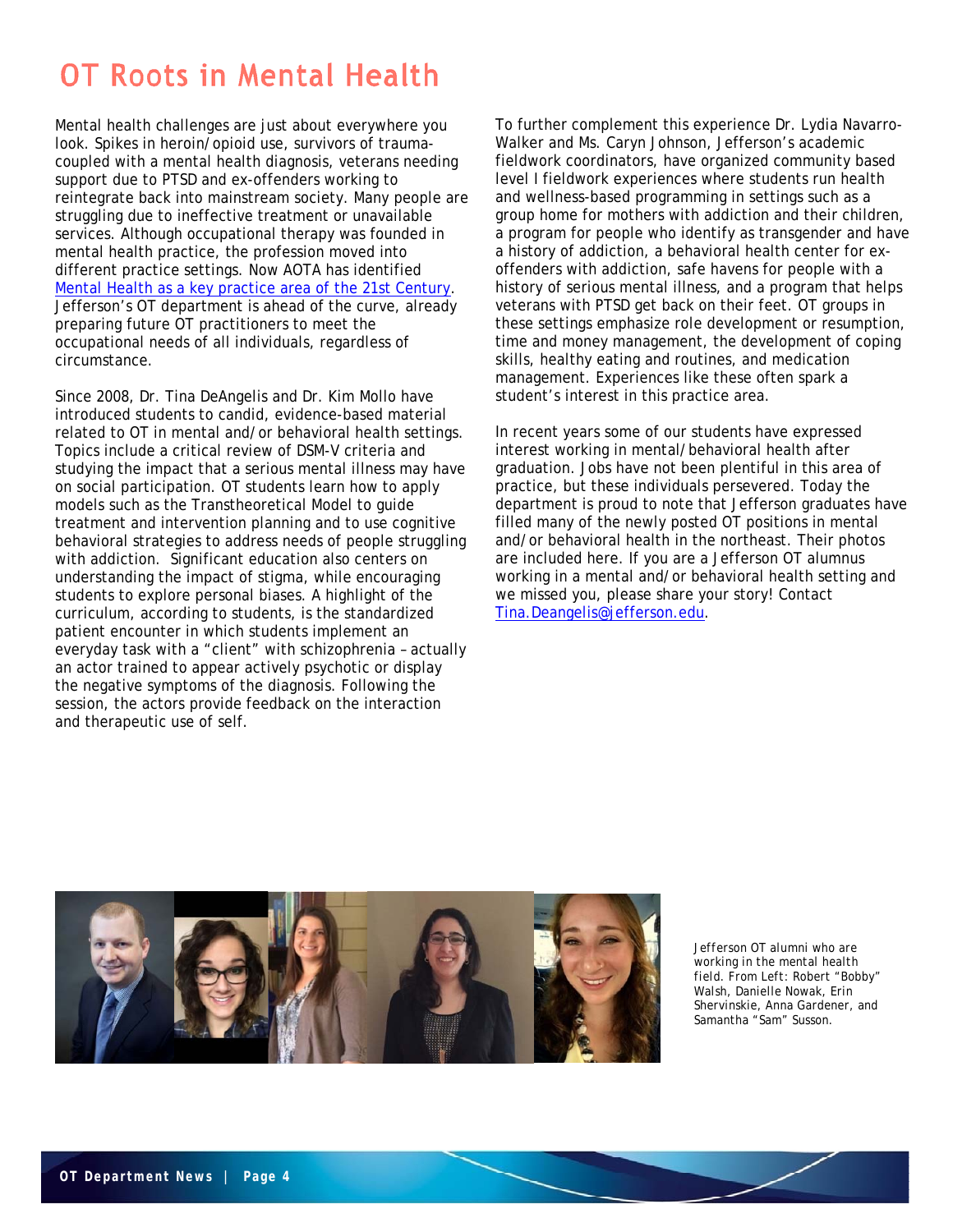## **Community Service SpOTlight**

On **February 11 & 27**, students volunteered to help fix the library of Southwark Elementary School.

On **March 16**, SOTA Advocacy group held a movie night on the movie "13th". It highlighted OT's potential role in the prison system.

On **March 28**, students participated in the Love Run Half Marathon.

On **March 31**, students participated in the Relay for Life run to fight back against cancer.

raffle *fickets* to win  awesome prizes and On **April 12**, SOTA held its first OT Raffle Fundraiser Night. Students bought enjoyed pizza and cookies.

# Alumni Highlight: Bobby Walsh, MS, OTR/L

Bobby Walsh, MS'11, OTR/L, is the first occupational therapist to complete The Johns Hopkins Hospital Mental Health Occupational Therapy Residency program, accredited by the American Occupational Therapy Association. This program is designed to promote the advancement of knowledge and clinical expertise of an occupational therapist in the focused area of mental health. Bobby participated in this 12-month program from September 2015-2016.

The residency offers OTs an opportunity to increase their knowledge base and develop skills in clinical practice, clinical reasoning, and high-quality, evidence-based care. Bobby completed didactic educational experiences and integrated advanced clinical practice in general psychiatry, eating disorders, schizophrenia, child and adolescent psychiatry, motivated behaviors/substance use, geriatrics, chronic pain, and young adult/adult affective disorders. He advocated and performed outreach education to promote legislation that impacted the role of mental health OT and access to services at AOTA's Hill Day and Lobby Night through the Maryland Occupational Therapy Association.

As part of the residency, Bobby taught mental health practice concepts to OT students at Towson University and OT assistant students at Community College of Baltimore County. He also began a research study to determine if adults with mental health diagnoses who adhere to an occupationally balanced schedule experience increased overall quality of life. This is in response to a shift in mental health services toward a more holistic approach that takes quality of life into consideration, and also recognizes the need to establish effectiveness data for occupational services.

The residency also included two clinical courses: "Occupational Therapy in Mental Health: Considerations of Advanced Practice" and "Mental Health Promotion, Prevention, and Intervention with Children and Youth: A Guiding Framework for Occupational Therapy." These courses provided comprehensive information on advances and trends in mental health practice, including current theories, standards of practice, literature, and research as they apply to occupational therapy. Engaging in advanced learning opportunities, including residencies, helps practitioners with advanced skills and knowledge develop leadership roles in and outside of occupational therapy realms. Assuming positions of leadership and influence in policy-making, clinical services, and education is vital to the sustainability of occupational therapy practice in mental health.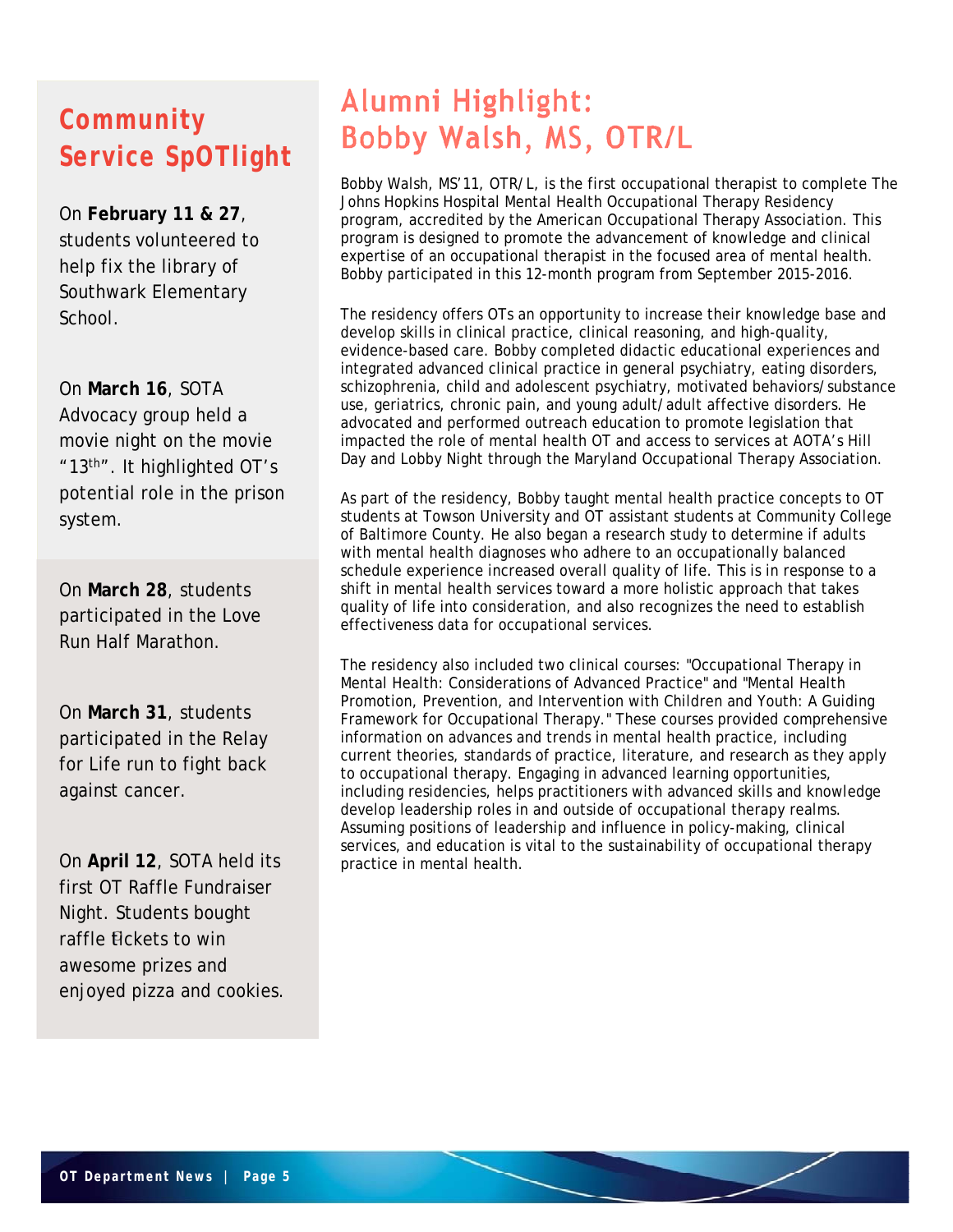### **CREATE Day Spring 2017** Collaborative Research and Evidence shared Among Therapists and Educators

CREATE Day is a presentation of graduating students' capstone research projects which consist of systematic reviews that answer clinical questions. Student Renee Tallman shares, "CREATE Day was a great conclusion to our program as it allowed me to share the current evidence on a topic that will be relevant in my future practice. I would like to come back to future CREATE Days to continue to grow as an evidence based practitioner." The BS/MS class of 2017 presented four systematic reviews at CREATE Day on May 2, 2017.

#### **Sleep: Its Impact on Health**

#### *Ariana Amato, Amanda Breem, Karly Brown, Jenna Grady & Bryanna Resh*

The results of their systematic review showed four effective interventions that occupational therapists could use to promote healthy sleep routines among typical adults including physical exercise, such as pilates, taijiquan, yoga, and qigong; auditory stimuli, such as classical and relaxing music; wellness programs; and lighting. The team found that physical exercise and auditory stimuli had the strongest evidence to support these interventions.

#### **Improving Sexual Intimacy of Adults with Physical Disabilities**

*Danielle Greer, Lizzie Lafferty, Kerrie McCarty & Katie Storms*  This group wanted to find out, within the scope of occupational therapy, whether training on adaptations and safety precautions improves participation in sexual intimacy for adults with physical disabilities. Through their systematic review, they found that interventions geared toward the psychological aspect of sexuality had strong evidence to support it. They also found that interventions geared towards the physical aspect of sexuality and towards the relational aspects of sexuality had moderate evidence to support that they could improve participation in sexual intimacy for this population.

### **Effects of Alternative Seating in the** Classroom

Kassandra Beckage, OTS, Caitlin Hunter, OTS, Samantha Kampmeier, OTS, Elisabeth Richt, OTS, Renee Tallman, OTS

### **What is CREATE Day?**

CREATE Day is a regional continuing education event, open to current students, alumni and practitioners in the Philadelphia area. It is an opportunity for practitioners to stay up to day on current practice and gain insight on current research.

Attendees receive two hours of professional development units for the event. View the 2017 CREATE Day presentations here.

#### **Effects of Transition Services for Students with Cerebral Palsy on Employment**  *Jamie Hediger, Lauren Mikalauskas & Sarah Runion*

This group wanted to understand which interventions within the scope of occupational therapy would assist in the transition from high school to long-term employment in individuals with cerebral palsy. Although the search did not yield information on interventions, they found evidence supporting the correlation between ongoing employment supports and positive employment outcomes.

#### **Effects of Alternative Seating in the Classroom**

#### *Kassandra Beckage, Caitlin Hunter, Samantha Kampmeier, Elisabeth Richt & Renee Tallman*

The group wanted to determine if alternative seating in the classroom improved overall classroom performance in children with attention difficulties. The search yielded evidence to support the use of the Disc'O'Sit and the stability ball to increase on-task behavior in children with attention difficulties, and showed that they may also improve in-seat behavior in these children.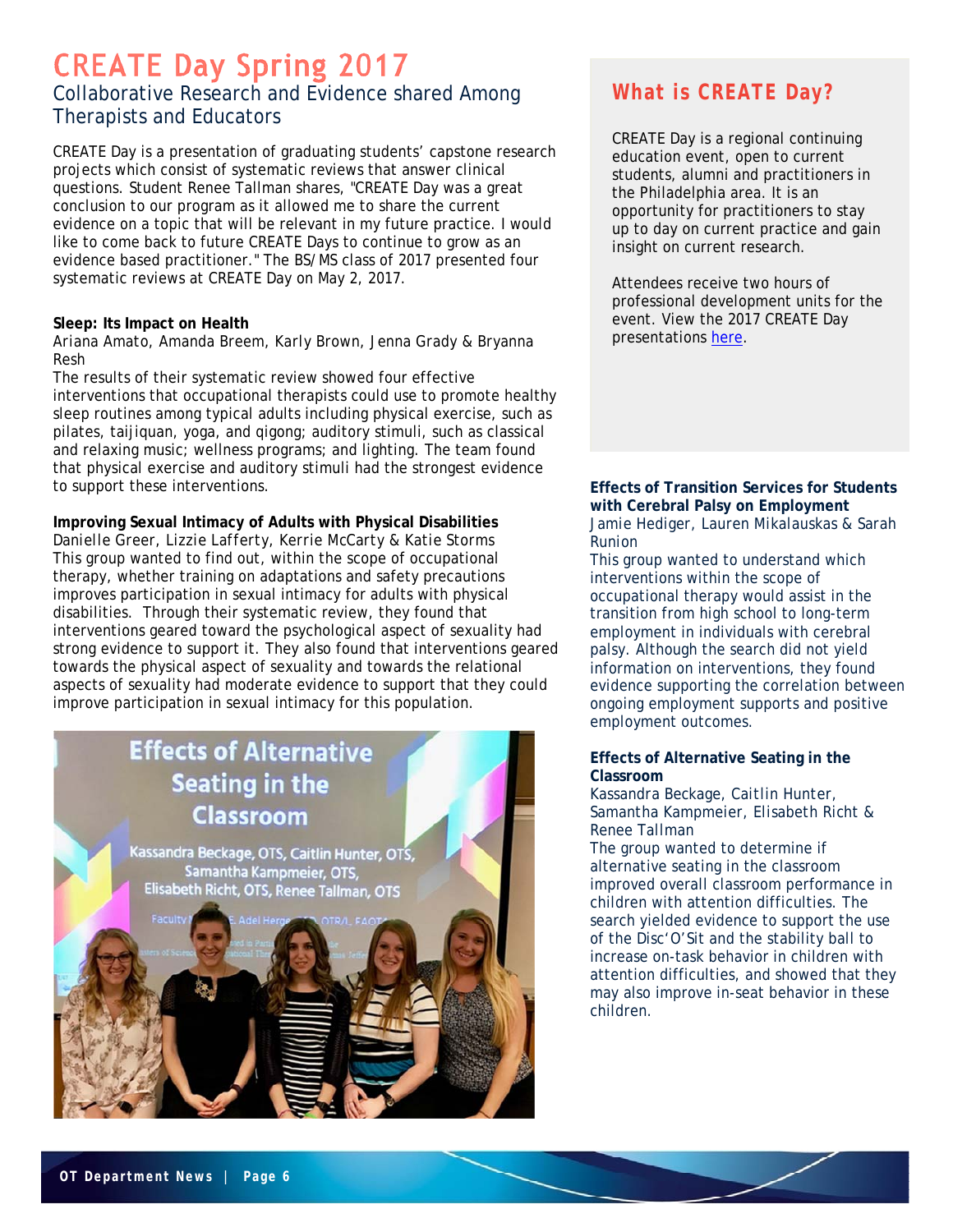# OT & Design at Jefferson

Occupational therapists are usually creative thinkers, so collaboration with designers is a natural fit. Lately our students and faculty have been busy doing just that.

This spring, Jefferson and Philadelphia University offered a Healthcare + Industrial Design course for JeffDESIGN Sidney Kimmel Medical College Students, Jefferson OT students, and PhilaU industrial design students. Eleven teams identified ways to improve care using design thinking and Next-Gen technology with support from Comcast Collaboration Studio. Jeff BS/MS OT students **Megan Vesey, Brenna Jacko**, and **Nuriya Neumann** participated**.**

**Kimberly Mollo, OTD, OTR/L** is the keynote speaker at Jefferson's Faculty Days program on June 6. Her presentation is titled *Understanding the End-User: How Do We Improve Performance and Participation with Design?* Dr. Mollo notes that although hackathon events for interdisciplinary teams of medical professionals, designers, and engineers are becoming common to address healthcare problems, these collaborations often do not include an end user within the team. Her presentation explores the impact of end-user involvement in design by showing examples of successful end-user engagement, and offering ways for clinicians and educators to become more involved within design and healthcare.

Design & Ergonomics (Work + Industry), a new course offered in the fall, will examine the advantages to, design implications for, and impacts on users when ergonomics and human factors are incorporated throughout the design process. This multidisciplinary experience will include industrial design, architecture, and occupational therapy students. The course will be led by **Mikael Avery, M.Arch, MS, OTR/L** ('16 OT alumnus & PhilaU adjunct faculty) and includes input from **Kimberly Mollo, OTD, OTR/L,** and **Stephen Kern, PhD, OTR/L, FAOTA.**

## **Professional SpOTlights**

Professor **MJ Mulcahey**, PhD, OTR/L, was honored by the American Spinal Injury Association (ASIA) with a named scholarship, the M.J. Mulcahey Young Investigator Outcomes Research Award, which will be given yearly in her name.

**Jefferson faculty and students** participated in nearly 100 posters, institutes and presentations at the 2017 Annual AOTA Conference in Philadelphia in March. Visit our website for a complete listing.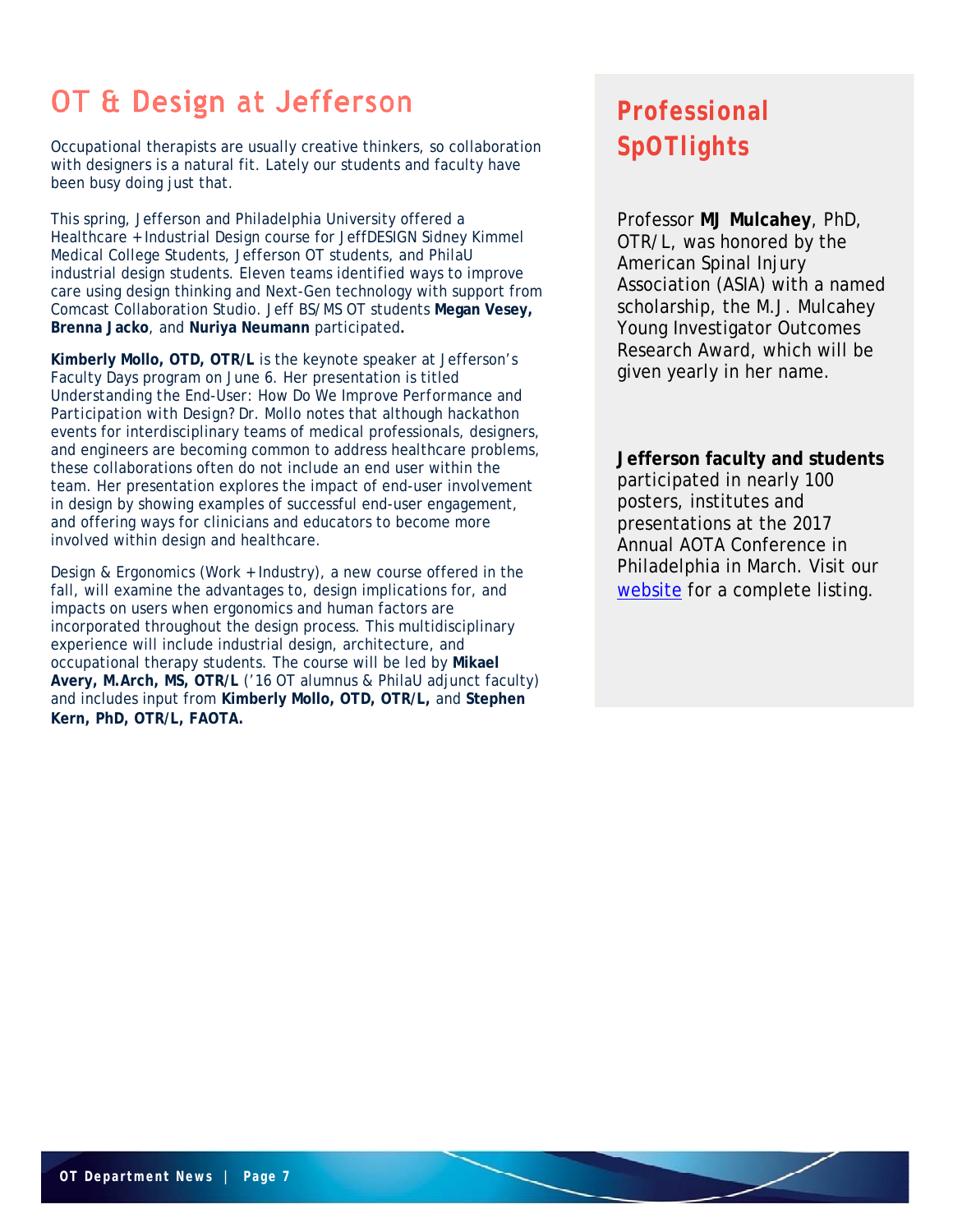## OT Students Mentor Middle Schoolers in Saturday **Academy Pipeline program**

OT students were key to the success of Jefferson's inaugural Saturday Academy program, aimed to introduce middle school students to careers in medicine, medical research and the health professions. The program ran for nine Saturdays throughout the academic year. Local middle school students from underrepresented minority backgrounds participated in activities like basic science lectures on anatomy and physiology, biology, chemistry, and math/biostatistics. A laboratory component gave students a chance to practice lab skills and they also had experiential education opportunities focused on health related professions.

The Saturday Academy program depends on Jefferson student mentors to work with the middle schoolers. More than 20 OT students volunteered – more than any other academic discipline. Their role was to engage the middle schoolers and ensure that they understood what they were learning. The OT students also shared their own success strategies that the middle school participants could replicate, and told them about the OT profession and shared personal stories about why they became interested in healthcare.



*Saturday Academy participants engage in activities with the Jefferson Concussion Center*



*Saturday Academy participants examine their cheek cells in the microscope*

### **Pipeline Programs**

The Saturday Academy program is just one of Jefferson's Health Science Pipeline Programs aimed at increasing the interest and pool of diverse and qualified health professionals through community outreach, workforce development, and the creation of strategic partnerships with emphasis on mentorship and recruitment of diverse populations.

Jefferson offers programs for middle schoolers, high schoolers and undergraduate students – all focused on preparing and inspiring students to pursue careers in medicine, medical research and the health professions.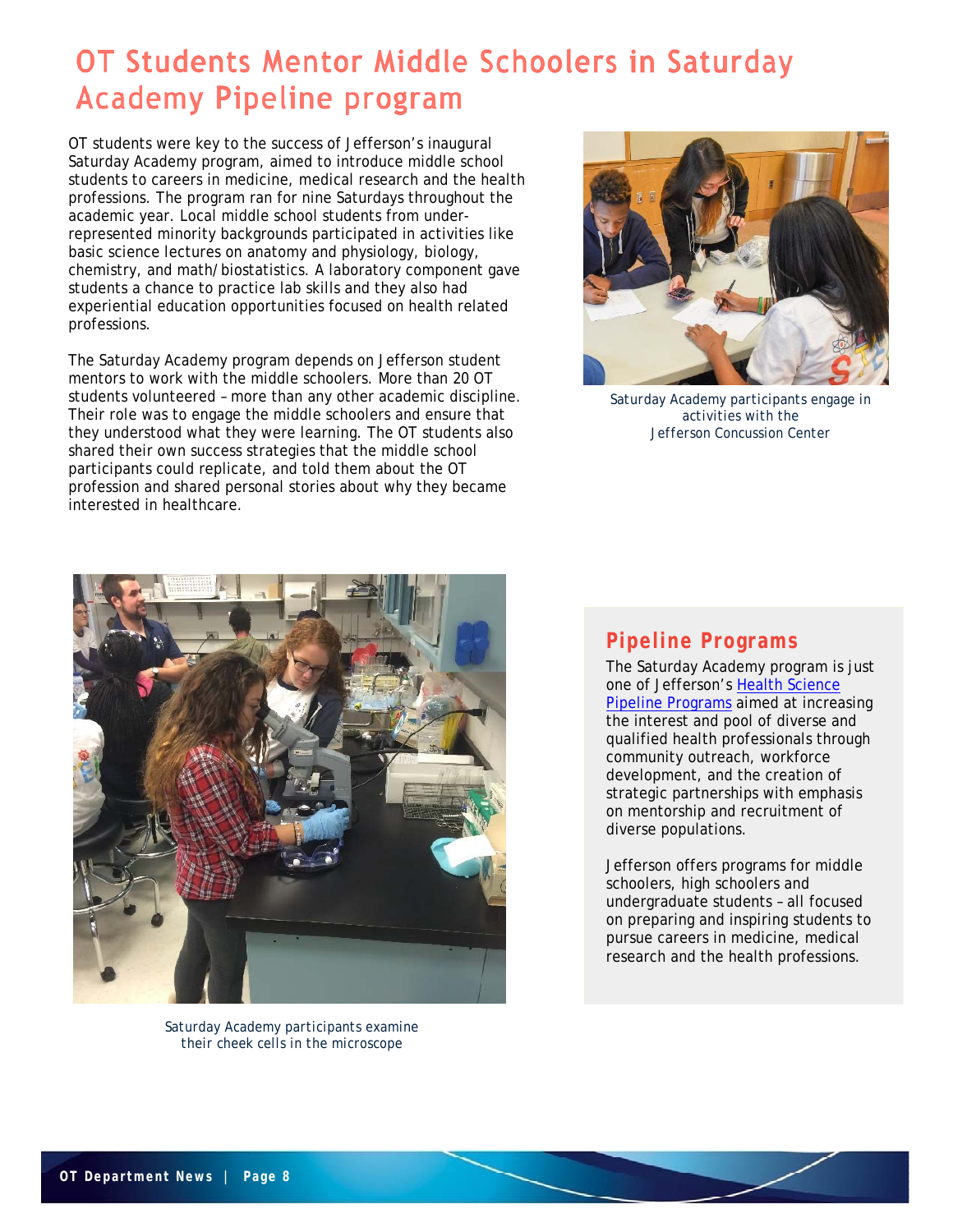## **Post-professional OTD Spotlight:** Fatima Hendricks, OTD, MBA, MSc AIM, OTR/L

For her doctoral fellowship as a Post-Professional Doctorate in Occupational Therapy (PP-OTD) student, Fatima Hendricks, OTD, MBA, MSc AIM, OTR/L, researched OT students' perceptions of authentic leadership through a camp that she developed and implemented in South Africa, where she lives.

Thirty-four students representing six out of the eight OT schools in South Africa participated in the pilot National Student Leadership camp. Supported and partly funded by the Occupational Therapy Association of South Africa (OTASA) and under the academic mentorship and supervision of Dr. Susan Toth-Cohen, Ms. Hendricks analyzed data on student perceptions of authentic leadership using pre- and post tests, session evaluations, and qualitative content analysis of student narratives.

She also conducted a webinar on leadership designed to unite students from the different universities under the banner of OTASA to strengthen their leadership knowledge and inspire participation in the national professional association. Dr. Helen Buchanan, president of OTASA, was the webinar's keynote speaker. She emphasized the organization's vision to "provide avenues for student involvement in meeting the occupational needs of all South Africans" and encouraged students to get ready for the World Federation of Occupational Therapists (WFOT) Congress in Cape Town in May 2018.

Dr. Hendricks completed her studies this spring and traveled to campus to attend the JCHP Commencement on May 22, 2017. As she continues her career, she hopes to inspire sound leadership and followership development. She credits the PPOTD program with stretching her perceptions of OT leadership to meet the needs of diverse communities and for inspiring her with confidence, insights into cultural competence and leadership tools.



*Fatima Hendricks, OTD'17*

## **Post-Professional OTD Program Turns 10 in September!**

The post-professional doctorate in occupational therapy (PP-OTD) program will celebrate 10 years in September 2017.

As of May 2017, the PPOTD program has graduated 73 students from locations across the US to Capetown, South Africa. Alumni have published peer-reviewed articles in journals that include the *American Journal of Occupational Therapy*, *Canadian Journal of Occupational Therapy*, *Early Childhood Education Journal*, *Occupational Therapy in Health Care*, and the *Journal of Neonatal Intensive Care Nursing*.

Alumni also have presented on numerous topics for AOTA and other national, state, and international conferences.

Our relationships with alumni continue after graduation, with quarterly PPOTD Updates from the field and collaboration with Jefferson faculty on various scholarly activities.

Interested in learning more about the PPOTD? Visit our website for information about the curriculum and admission process and our Facebook page to see current news about PPOTD activities and alumni.